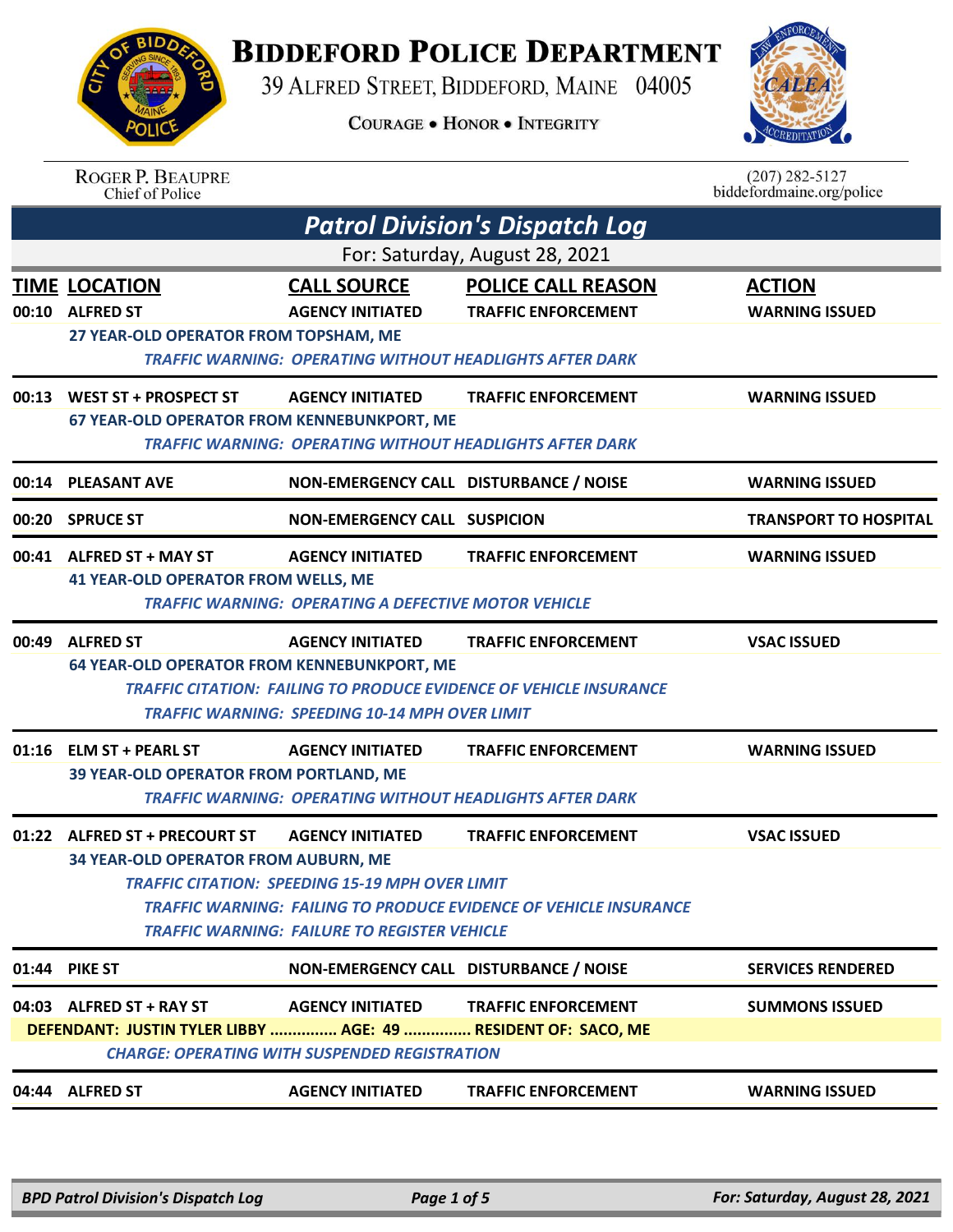**TIME LOCATION CALL SOURCE POLICE CALL REASON ACTION 05:35 ALFRED ST + PRECOURT ST AGENCY INITIATED TRAFFIC ENFORCEMENT WARNING ISSUED**

**32 YEAR-OLD OPERATOR FROM BRIDGEPORT, CT**

 *TRAFFIC WARNING: SPEEDING 10-14 MPH OVER LIMIT* 

| <b>BPD Patrol Division's Dispatch Log</b><br>Page 2 of 5                                                                                                             |                                                              |                                                                  |                                                                     | For: Saturday, August 28, 2021 |  |
|----------------------------------------------------------------------------------------------------------------------------------------------------------------------|--------------------------------------------------------------|------------------------------------------------------------------|---------------------------------------------------------------------|--------------------------------|--|
|                                                                                                                                                                      | 13:46 MAIN ST                                                | <b>AGENCY INITIATED</b>                                          | <b>COMMUNITY ENGAGEMENT</b>                                         | <b>NO VIOLATION</b>            |  |
|                                                                                                                                                                      | 13:22 SCHOOL ST                                              | NON-EMERGENCY CALL FRAUD / SCAM                                  |                                                                     | <b>REPORT TAKEN</b>            |  |
|                                                                                                                                                                      | 12:37 LAMBERT ST                                             | <b>NON-EMERGENCY CALL SUSPICION</b>                              |                                                                     | <b>NEGATIVE CONTACT</b>        |  |
|                                                                                                                                                                      | 12:20 ALFRED ST                                              |                                                                  | NON-EMERGENCY CALL VEHICLE CRASH - POLICE ONLY                      | <b>STATE FORM TAKEN</b>        |  |
| 12:13                                                                                                                                                                | <b>QUIMBY ST</b>                                             | NON-EMERGENCY CALL CRIMINAL MISCHIEF                             |                                                                     | <b>REPORT TAKEN</b>            |  |
| DEFENDANT: RICHARD PAUL MARTELLO  AGE: 24  RESIDENT OF: BIDDEFORD, ME<br><b>CHARGE: THEFT BY UNAUTHORIZED TAKING OR TRANSFER</b><br><b>CHARGE: CRIMINAL MISCHIEF</b> |                                                              |                                                                  |                                                                     |                                |  |
|                                                                                                                                                                      | 11:53 ALFRED ST                                              | <b>AGENCY INITIATED</b>                                          | <b>PAPERWORK</b>                                                    | <b>SUMMONS ISSUED</b>          |  |
| 11:38                                                                                                                                                                | <b>BIRCH ST</b>                                              | <b>E-911 CALL</b>                                                | 911 MISUSE                                                          | <b>NEGATIVE CONTACT</b>        |  |
|                                                                                                                                                                      | 11:21 BEACH HOUSE LN                                         | <b>AGENCY INITIATED</b>                                          | <b>COMMUNITY ENGAGEMENT</b>                                         | <b>NO VIOLATION</b>            |  |
| 11:14                                                                                                                                                                | <b>MIDDLE ST + POOL ST</b>                                   | NON-EMERGENCY CALL PARKING COMPLAINT                             |                                                                     | <b>SERVICES RENDERED</b>       |  |
|                                                                                                                                                                      | 11:12 FORTUNES ROCKS RD                                      | <b>AGENCY INITIATED</b>                                          | <b>COMMUNITY ENGAGEMENT</b>                                         | <b>NO VIOLATION</b>            |  |
| 10:55                                                                                                                                                                | <b>ROBERTS ST</b>                                            | NON-EMERGENCY CALL CHECK WELFARE                                 |                                                                     | <b>SERVICES RENDERED</b>       |  |
| 10:48                                                                                                                                                                | WENTWORTH ST + WENTWO NON-EMERGENCY CALL ARTICLES LOST/FOUND |                                                                  |                                                                     | <b>SERVICES RENDERED</b>       |  |
|                                                                                                                                                                      | 10:43 FOSS ST                                                | <b>AGENCY INITIATED</b>                                          | <b>PARKING COMPLAINT</b>                                            | <b>NO ACTION REQUIRED</b>      |  |
|                                                                                                                                                                      | 10:26 MAIN ST                                                |                                                                  | NON-EMERGENCY CALL ARTICLES LOST/FOUND                              | <b>SERVICES RENDERED</b>       |  |
|                                                                                                                                                                      | 10:12 MAIN ST                                                | <b>E-911 CALL</b>                                                | 911 MISUSE                                                          | <b>SERVICES RENDERED</b>       |  |
|                                                                                                                                                                      | 09:52 ALFRED ST                                              | E-911 CALL                                                       | <b>VEHICLE CRASH - POLICE ONLY</b>                                  | <b>STATE FORM TAKEN</b>        |  |
|                                                                                                                                                                      |                                                              | <b>CHARGE: OPERATE WHILE LICENSE SUSPENDED OR REVOKED, PRIOR</b> | DEFENDANT: CECIL JAMES WINTERS  AGE: 43  RESIDENT OF: BIDDEFORD, ME |                                |  |
|                                                                                                                                                                      | 09:29 PIKE ST                                                |                                                                  | <b>AGENCY INITIATED TRAFFIC ENFORCEMENT</b>                         | <b>SUMMONS ISSUED</b>          |  |
|                                                                                                                                                                      | 09:28 ORCHARD ST                                             | <b>NON-EMERGENCY CALL CHECK WELFARE</b>                          |                                                                     | <b>SERVICES RENDERED</b>       |  |
|                                                                                                                                                                      | 08:36 SOUTH ST                                               | <b>NON-EMERGENCY CALL SUSPICION</b>                              |                                                                     | <b>VEHICLE TOWED</b>           |  |
|                                                                                                                                                                      | 08:32 EASTVIEW CT                                            | <b>WALK-IN AT STATION</b>                                        | <b>BURGLARY OF A MOTOR VEHICLE</b>                                  | <b>REPORT TAKEN</b>            |  |
|                                                                                                                                                                      | 08:26 ALFRED ST                                              | <b>NON-EMERGENCY CALL SUSPICION</b>                              |                                                                     | <b>SERVICES RENDERED</b>       |  |
|                                                                                                                                                                      | 08:18 ALFRED ST                                              | <b>NON-EMERGENCY CALL MISSING PERSON</b>                         |                                                                     | <b>SERVICES RENDERED</b>       |  |
|                                                                                                                                                                      | 07:24 WASHINGTON ST                                          |                                                                  | <b>NON-EMERGENCY CALL MENTAL ILLNESS CASES</b>                      | <b>SERVICES RENDERED</b>       |  |
|                                                                                                                                                                      | 07:13 FRANKLIN ST                                            | NON-EMERGENCY CALL FRAUD / SCAM                                  |                                                                     | <b>SERVICES RENDERED</b>       |  |
|                                                                                                                                                                      | 05:50 ALFRED ST                                              | <b>E-911 CALL</b>                                                | <b>MENTAL ILLNESS CASES</b>                                         | <b>TRANSPORT TO HOSPITAL</b>   |  |
|                                                                                                                                                                      |                                                              |                                                                  |                                                                     |                                |  |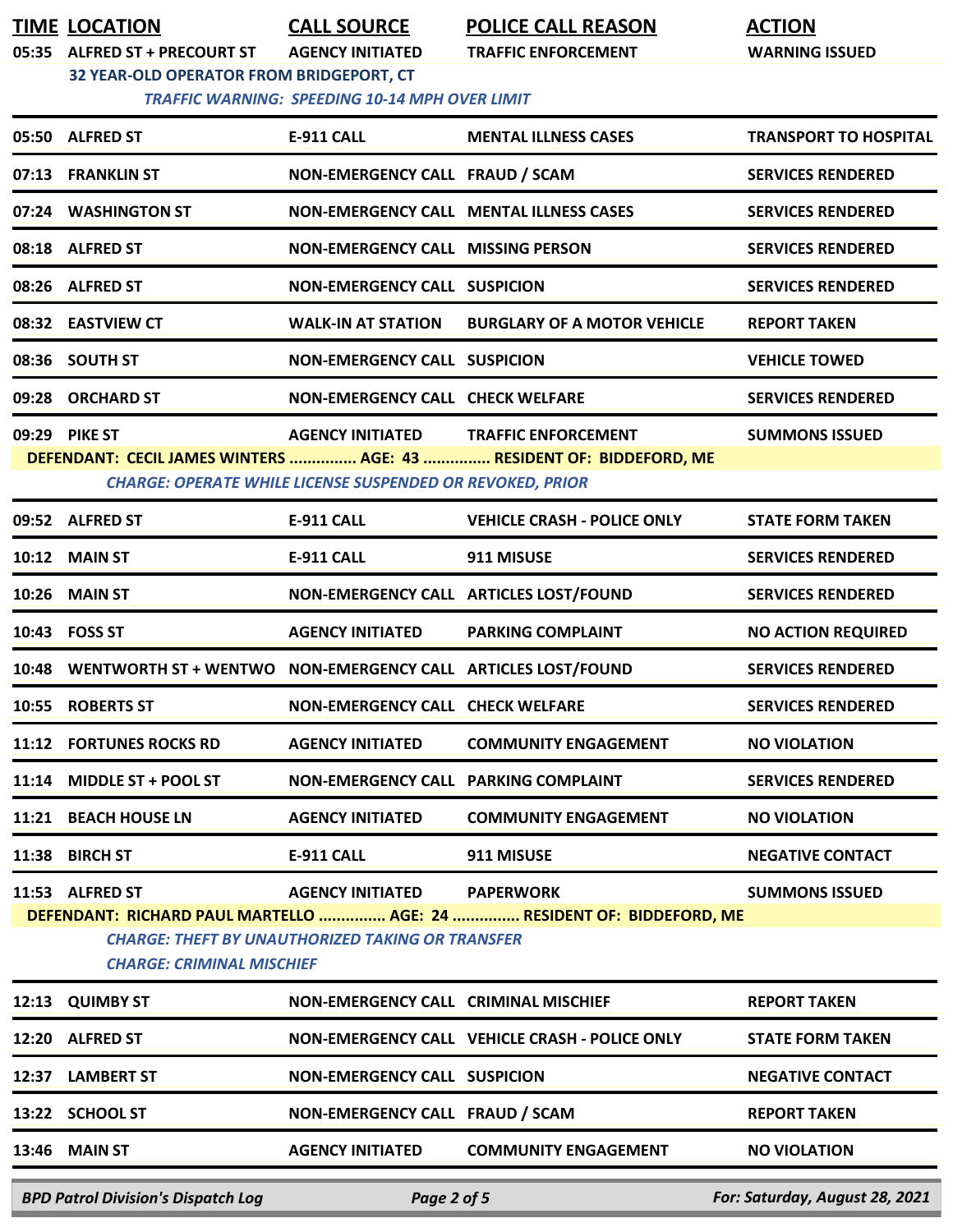| 14:02 HILL ST<br><b>NON-EMERGENCY CALL JUVENILE OFFENSES</b><br><b>REPORT TAKEN</b><br>14:11 BACON ST<br><b>E-911 CALL</b><br>911 MISUSE<br><b>SERVICES RENDERED</b><br>14:24 ELM ST<br><b>AGENCY INITIATED</b><br><b>ANIMAL COMPLAINT</b><br><b>SERVICES RENDERED</b><br>15:15 SOUTH ST<br>NON-EMERGENCY CALL ASSIST OTHER AGENCY<br><b>SERVICES RENDERED</b><br><b>JEFFERSON ST</b><br><b>AGENCY INITIATED</b><br><b>SEX OFFENDER COMPLIANCE CHK</b><br><b>NO VIOLATION</b><br><b>WENTWORTH ST</b><br>NON-EMERGENCY CALL PARKING COMPLAINT<br><b>PARKING TICKET ISSUED</b><br>16:11 POOL ST + DUFFYS WAY<br><b>AGENCY INITIATED</b><br><b>WARNING ISSUED</b><br><b>TRAFFIC ENFORCEMENT</b><br>54 YEAR-OLD OPERATOR FROM PORTLAND, ME<br><b>TRAFFIC WARNING: SPEEDING 10-14 MPH OVER LIMIT</b><br>16:17 FOSS ST<br><b>AGENCY INITIATED</b><br><b>PAPERWORK</b><br><b>PAPERWORK NOT SERVED</b><br><b>16:31 FORTUNES ROCKS RD</b><br><b>AGENCY INITIATED</b><br><b>COMMUNITY ENGAGEMENT</b><br><b>NO VIOLATION</b><br><b>POOL ST</b><br><b>AGENCY INITIATED</b><br>16:36<br><b>CHECK WELFARE</b><br><b>NO VIOLATION</b><br><b>BEACH HOUSE LN</b><br><b>AGENCY INITIATED</b><br><b>COMMUNITY ENGAGEMENT</b><br><b>NO VIOLATION</b><br><b>POOL ST + DECARY RD</b><br><b>AGENCY INITIATED</b><br><b>TRAFFIC ENFORCEMENT</b><br><b>WARNING ISSUED</b><br>35 YEAR-OLD OPERATOR FROM JERSEY CITY, NJ<br><b>TRAFFIC WARNING: SPEEDING 10-14 MPH OVER LIMIT</b><br><b>MOUNTAIN RD</b><br><b>NON-EMERGENCY CALL INTEL</b><br><b>SERVICES RENDERED</b><br><b>ALFRED ST + CLARK ST</b><br><b>AGENCY INITIATED</b><br><b>TRAFFIC ENFORCEMENT</b><br><b>VSAC ISSUED</b><br>21 YEAR-OLD OPERATOR FROM BIDDEFORD, ME<br>TRAFFIC CITATION: OPERATE VEHICLE W/O VALID INSPECTION CERTIFICATE<br><b>TRAFFIC CITATION: SPEEDING 10-14 MPH OVER LIMIT</b><br>17:14 ELM ST<br><b>NON-EMERGENCY CALL SUSPICION</b><br><b>NEGATIVE CONTACT</b><br>17:31 ANDREWS RD<br>NON-EMERGENCY CALL ANIMAL COMPLAINT<br><b>SERVICES RENDERED</b><br>17:43 BEACON AVE<br><b>E-911 CALL</b><br><b>DOMESTIC COMPLAINTS</b><br><b>REPORT TAKEN</b><br>18:09 ALFRED ST<br><b>AGENCY INITIATED</b><br><b>TRAFFIC ENFORCEMENT</b><br><b>VSAC ISSUED</b><br><b>61 YEAR-OLD OPERATOR FROM PORTLAND, ME</b><br><b>TRAFFIC CITATION: OPERATE VEHICLE W/O VALID INSPECTION CERTIFICATE</b><br>18:13 ALFRED ST<br><b>NON-EMERGENCY CALL BOLO</b><br><b>NEGATIVE CONTACT</b><br><b>OAK PL</b><br>E-911 CALL<br><b>SUSPICION</b><br><b>UNFOUNDED</b><br><b>SOUTH ST</b><br><b>WALK-IN AT STATION</b><br><b>ESCORTS / RELAYS</b><br><b>SERVICES RENDERED</b><br>18:18<br>18:48 ALFRED ST + POOL ST<br>NON-EMERGENCY CALL TRAFFIC SIGNAL OUT<br><b>REFERRED OTHER AGENCY</b><br><b>MEDICAL CENTER DR</b><br>NON-EMERGENCY CALL ESCORTS / RELAYS<br><b>SERVICES RENDERED</b> | 13:53 | <b>TIME LOCATION</b><br><b>MAINE TPKE + ALFRED ST</b> | <b>CALL SOURCE</b><br><b>NON-EMERGENCY CALL BOLO</b> | <b>POLICE CALL REASON</b> | <b>ACTION</b><br><b>NEGATIVE CONTACT</b> |
|-------------------------------------------------------------------------------------------------------------------------------------------------------------------------------------------------------------------------------------------------------------------------------------------------------------------------------------------------------------------------------------------------------------------------------------------------------------------------------------------------------------------------------------------------------------------------------------------------------------------------------------------------------------------------------------------------------------------------------------------------------------------------------------------------------------------------------------------------------------------------------------------------------------------------------------------------------------------------------------------------------------------------------------------------------------------------------------------------------------------------------------------------------------------------------------------------------------------------------------------------------------------------------------------------------------------------------------------------------------------------------------------------------------------------------------------------------------------------------------------------------------------------------------------------------------------------------------------------------------------------------------------------------------------------------------------------------------------------------------------------------------------------------------------------------------------------------------------------------------------------------------------------------------------------------------------------------------------------------------------------------------------------------------------------------------------------------------------------------------------------------------------------------------------------------------------------------------------------------------------------------------------------------------------------------------------------------------------------------------------------------------------------------------------------------------------------------------------------------------------------------------------------------------------------------------------------------------------------------------------------------------------------------------------------------------------------------------------------------------------------------------------------------------------------------------------------|-------|-------------------------------------------------------|------------------------------------------------------|---------------------------|------------------------------------------|
|                                                                                                                                                                                                                                                                                                                                                                                                                                                                                                                                                                                                                                                                                                                                                                                                                                                                                                                                                                                                                                                                                                                                                                                                                                                                                                                                                                                                                                                                                                                                                                                                                                                                                                                                                                                                                                                                                                                                                                                                                                                                                                                                                                                                                                                                                                                                                                                                                                                                                                                                                                                                                                                                                                                                                                                                                         |       |                                                       |                                                      |                           |                                          |
|                                                                                                                                                                                                                                                                                                                                                                                                                                                                                                                                                                                                                                                                                                                                                                                                                                                                                                                                                                                                                                                                                                                                                                                                                                                                                                                                                                                                                                                                                                                                                                                                                                                                                                                                                                                                                                                                                                                                                                                                                                                                                                                                                                                                                                                                                                                                                                                                                                                                                                                                                                                                                                                                                                                                                                                                                         |       |                                                       |                                                      |                           |                                          |
|                                                                                                                                                                                                                                                                                                                                                                                                                                                                                                                                                                                                                                                                                                                                                                                                                                                                                                                                                                                                                                                                                                                                                                                                                                                                                                                                                                                                                                                                                                                                                                                                                                                                                                                                                                                                                                                                                                                                                                                                                                                                                                                                                                                                                                                                                                                                                                                                                                                                                                                                                                                                                                                                                                                                                                                                                         |       |                                                       |                                                      |                           |                                          |
|                                                                                                                                                                                                                                                                                                                                                                                                                                                                                                                                                                                                                                                                                                                                                                                                                                                                                                                                                                                                                                                                                                                                                                                                                                                                                                                                                                                                                                                                                                                                                                                                                                                                                                                                                                                                                                                                                                                                                                                                                                                                                                                                                                                                                                                                                                                                                                                                                                                                                                                                                                                                                                                                                                                                                                                                                         |       |                                                       |                                                      |                           |                                          |
|                                                                                                                                                                                                                                                                                                                                                                                                                                                                                                                                                                                                                                                                                                                                                                                                                                                                                                                                                                                                                                                                                                                                                                                                                                                                                                                                                                                                                                                                                                                                                                                                                                                                                                                                                                                                                                                                                                                                                                                                                                                                                                                                                                                                                                                                                                                                                                                                                                                                                                                                                                                                                                                                                                                                                                                                                         | 15:46 |                                                       |                                                      |                           |                                          |
|                                                                                                                                                                                                                                                                                                                                                                                                                                                                                                                                                                                                                                                                                                                                                                                                                                                                                                                                                                                                                                                                                                                                                                                                                                                                                                                                                                                                                                                                                                                                                                                                                                                                                                                                                                                                                                                                                                                                                                                                                                                                                                                                                                                                                                                                                                                                                                                                                                                                                                                                                                                                                                                                                                                                                                                                                         | 15:57 |                                                       |                                                      |                           |                                          |
|                                                                                                                                                                                                                                                                                                                                                                                                                                                                                                                                                                                                                                                                                                                                                                                                                                                                                                                                                                                                                                                                                                                                                                                                                                                                                                                                                                                                                                                                                                                                                                                                                                                                                                                                                                                                                                                                                                                                                                                                                                                                                                                                                                                                                                                                                                                                                                                                                                                                                                                                                                                                                                                                                                                                                                                                                         |       |                                                       |                                                      |                           |                                          |
|                                                                                                                                                                                                                                                                                                                                                                                                                                                                                                                                                                                                                                                                                                                                                                                                                                                                                                                                                                                                                                                                                                                                                                                                                                                                                                                                                                                                                                                                                                                                                                                                                                                                                                                                                                                                                                                                                                                                                                                                                                                                                                                                                                                                                                                                                                                                                                                                                                                                                                                                                                                                                                                                                                                                                                                                                         |       |                                                       |                                                      |                           |                                          |
|                                                                                                                                                                                                                                                                                                                                                                                                                                                                                                                                                                                                                                                                                                                                                                                                                                                                                                                                                                                                                                                                                                                                                                                                                                                                                                                                                                                                                                                                                                                                                                                                                                                                                                                                                                                                                                                                                                                                                                                                                                                                                                                                                                                                                                                                                                                                                                                                                                                                                                                                                                                                                                                                                                                                                                                                                         |       |                                                       |                                                      |                           |                                          |
|                                                                                                                                                                                                                                                                                                                                                                                                                                                                                                                                                                                                                                                                                                                                                                                                                                                                                                                                                                                                                                                                                                                                                                                                                                                                                                                                                                                                                                                                                                                                                                                                                                                                                                                                                                                                                                                                                                                                                                                                                                                                                                                                                                                                                                                                                                                                                                                                                                                                                                                                                                                                                                                                                                                                                                                                                         |       |                                                       |                                                      |                           |                                          |
|                                                                                                                                                                                                                                                                                                                                                                                                                                                                                                                                                                                                                                                                                                                                                                                                                                                                                                                                                                                                                                                                                                                                                                                                                                                                                                                                                                                                                                                                                                                                                                                                                                                                                                                                                                                                                                                                                                                                                                                                                                                                                                                                                                                                                                                                                                                                                                                                                                                                                                                                                                                                                                                                                                                                                                                                                         | 16:40 |                                                       |                                                      |                           |                                          |
|                                                                                                                                                                                                                                                                                                                                                                                                                                                                                                                                                                                                                                                                                                                                                                                                                                                                                                                                                                                                                                                                                                                                                                                                                                                                                                                                                                                                                                                                                                                                                                                                                                                                                                                                                                                                                                                                                                                                                                                                                                                                                                                                                                                                                                                                                                                                                                                                                                                                                                                                                                                                                                                                                                                                                                                                                         | 16:55 |                                                       |                                                      |                           |                                          |
|                                                                                                                                                                                                                                                                                                                                                                                                                                                                                                                                                                                                                                                                                                                                                                                                                                                                                                                                                                                                                                                                                                                                                                                                                                                                                                                                                                                                                                                                                                                                                                                                                                                                                                                                                                                                                                                                                                                                                                                                                                                                                                                                                                                                                                                                                                                                                                                                                                                                                                                                                                                                                                                                                                                                                                                                                         | 16:58 |                                                       |                                                      |                           |                                          |
|                                                                                                                                                                                                                                                                                                                                                                                                                                                                                                                                                                                                                                                                                                                                                                                                                                                                                                                                                                                                                                                                                                                                                                                                                                                                                                                                                                                                                                                                                                                                                                                                                                                                                                                                                                                                                                                                                                                                                                                                                                                                                                                                                                                                                                                                                                                                                                                                                                                                                                                                                                                                                                                                                                                                                                                                                         | 17:09 |                                                       |                                                      |                           |                                          |
|                                                                                                                                                                                                                                                                                                                                                                                                                                                                                                                                                                                                                                                                                                                                                                                                                                                                                                                                                                                                                                                                                                                                                                                                                                                                                                                                                                                                                                                                                                                                                                                                                                                                                                                                                                                                                                                                                                                                                                                                                                                                                                                                                                                                                                                                                                                                                                                                                                                                                                                                                                                                                                                                                                                                                                                                                         |       |                                                       |                                                      |                           |                                          |
|                                                                                                                                                                                                                                                                                                                                                                                                                                                                                                                                                                                                                                                                                                                                                                                                                                                                                                                                                                                                                                                                                                                                                                                                                                                                                                                                                                                                                                                                                                                                                                                                                                                                                                                                                                                                                                                                                                                                                                                                                                                                                                                                                                                                                                                                                                                                                                                                                                                                                                                                                                                                                                                                                                                                                                                                                         |       |                                                       |                                                      |                           |                                          |
|                                                                                                                                                                                                                                                                                                                                                                                                                                                                                                                                                                                                                                                                                                                                                                                                                                                                                                                                                                                                                                                                                                                                                                                                                                                                                                                                                                                                                                                                                                                                                                                                                                                                                                                                                                                                                                                                                                                                                                                                                                                                                                                                                                                                                                                                                                                                                                                                                                                                                                                                                                                                                                                                                                                                                                                                                         |       |                                                       |                                                      |                           |                                          |
|                                                                                                                                                                                                                                                                                                                                                                                                                                                                                                                                                                                                                                                                                                                                                                                                                                                                                                                                                                                                                                                                                                                                                                                                                                                                                                                                                                                                                                                                                                                                                                                                                                                                                                                                                                                                                                                                                                                                                                                                                                                                                                                                                                                                                                                                                                                                                                                                                                                                                                                                                                                                                                                                                                                                                                                                                         |       |                                                       |                                                      |                           |                                          |
|                                                                                                                                                                                                                                                                                                                                                                                                                                                                                                                                                                                                                                                                                                                                                                                                                                                                                                                                                                                                                                                                                                                                                                                                                                                                                                                                                                                                                                                                                                                                                                                                                                                                                                                                                                                                                                                                                                                                                                                                                                                                                                                                                                                                                                                                                                                                                                                                                                                                                                                                                                                                                                                                                                                                                                                                                         |       |                                                       |                                                      |                           |                                          |
|                                                                                                                                                                                                                                                                                                                                                                                                                                                                                                                                                                                                                                                                                                                                                                                                                                                                                                                                                                                                                                                                                                                                                                                                                                                                                                                                                                                                                                                                                                                                                                                                                                                                                                                                                                                                                                                                                                                                                                                                                                                                                                                                                                                                                                                                                                                                                                                                                                                                                                                                                                                                                                                                                                                                                                                                                         |       |                                                       |                                                      |                           |                                          |
|                                                                                                                                                                                                                                                                                                                                                                                                                                                                                                                                                                                                                                                                                                                                                                                                                                                                                                                                                                                                                                                                                                                                                                                                                                                                                                                                                                                                                                                                                                                                                                                                                                                                                                                                                                                                                                                                                                                                                                                                                                                                                                                                                                                                                                                                                                                                                                                                                                                                                                                                                                                                                                                                                                                                                                                                                         | 18:13 |                                                       |                                                      |                           |                                          |
|                                                                                                                                                                                                                                                                                                                                                                                                                                                                                                                                                                                                                                                                                                                                                                                                                                                                                                                                                                                                                                                                                                                                                                                                                                                                                                                                                                                                                                                                                                                                                                                                                                                                                                                                                                                                                                                                                                                                                                                                                                                                                                                                                                                                                                                                                                                                                                                                                                                                                                                                                                                                                                                                                                                                                                                                                         |       |                                                       |                                                      |                           |                                          |
|                                                                                                                                                                                                                                                                                                                                                                                                                                                                                                                                                                                                                                                                                                                                                                                                                                                                                                                                                                                                                                                                                                                                                                                                                                                                                                                                                                                                                                                                                                                                                                                                                                                                                                                                                                                                                                                                                                                                                                                                                                                                                                                                                                                                                                                                                                                                                                                                                                                                                                                                                                                                                                                                                                                                                                                                                         |       |                                                       |                                                      |                           |                                          |
|                                                                                                                                                                                                                                                                                                                                                                                                                                                                                                                                                                                                                                                                                                                                                                                                                                                                                                                                                                                                                                                                                                                                                                                                                                                                                                                                                                                                                                                                                                                                                                                                                                                                                                                                                                                                                                                                                                                                                                                                                                                                                                                                                                                                                                                                                                                                                                                                                                                                                                                                                                                                                                                                                                                                                                                                                         | 19:12 |                                                       |                                                      |                           |                                          |

*BPD Patrol Division's Dispatch Log Page 3 of 5 For: Saturday, August 28, 2021*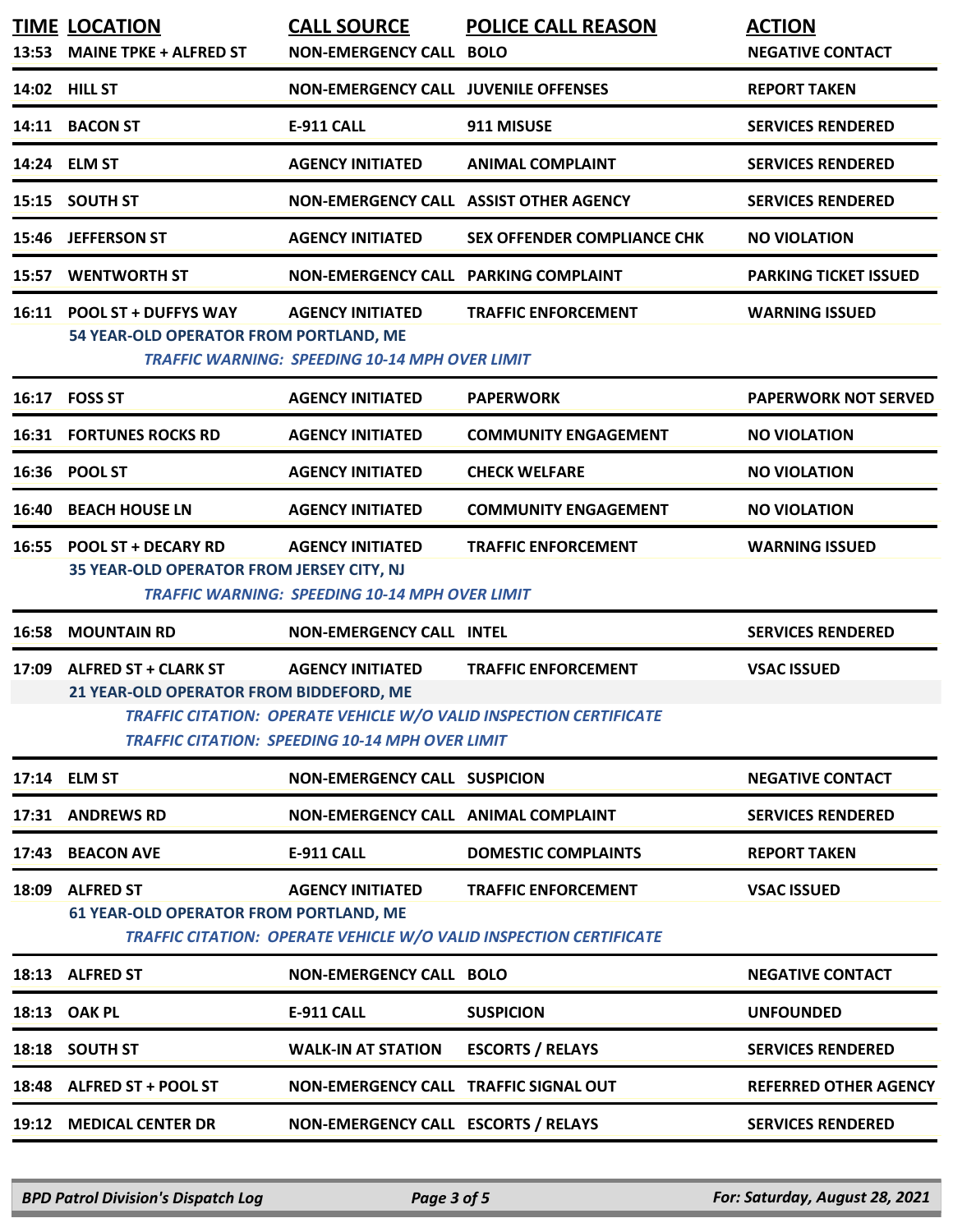|       | <b>TIME LOCATION</b><br>19:35 ADAMS ST                                                             | <b>CALL SOURCE</b><br><b>AGENCY INITIATED</b>                                                                                             | <b>POLICE CALL REASON</b><br><b>TRAFFIC ENFORCEMENT</b>                                             | <b>ACTION</b><br><b>VSAC ISSUED</b> |  |
|-------|----------------------------------------------------------------------------------------------------|-------------------------------------------------------------------------------------------------------------------------------------------|-----------------------------------------------------------------------------------------------------|-------------------------------------|--|
|       | <b>45 YEAR-OLD OPERATOR FROM SACO, ME</b><br><b>TRAFFIC CITATION: FAILING TO STOP AT STOP SIGN</b> |                                                                                                                                           |                                                                                                     |                                     |  |
| 20:13 | <b>ELM ST + ALFRED ST</b>                                                                          | <b>AGENCY INITIATED</b>                                                                                                                   | <b>COMMUNITY ENGAGEMENT</b>                                                                         | <b>SERVICES RENDERED</b>            |  |
| 20:21 | <b>MAIN ST</b>                                                                                     | <b>AGENCY INITIATED</b>                                                                                                                   | <b>SECURITY CHECK</b>                                                                               | <b>BUILDING CHECK/SECURE</b>        |  |
| 20:32 | <b>MAIN ST</b>                                                                                     | <b>AGENCY INITIATED</b>                                                                                                                   | <b>SECURITY CHECK</b>                                                                               | <b>BUILDING CHECK/SECURE</b>        |  |
| 20:44 | <b>SACO FALLS WAY</b>                                                                              | <b>E-911 CALL</b>                                                                                                                         | <b>DISTURBANCE / NOISE</b>                                                                          | <b>UNFOUNDED</b>                    |  |
|       | 20:57 ALFRED ST<br><b>41 YEAR-OLD OPERATOR FROM PHENIX CITY, AL</b>                                | <b>AGENCY INITIATED</b>                                                                                                                   | <b>TRAFFIC ENFORCEMENT</b>                                                                          | <b>WARNING ISSUED</b>               |  |
|       |                                                                                                    | <b>TRAFFIC WARNING: OPERATING WITH INADEQUATE HEADLIGHTS</b>                                                                              | TRAFFIC WARNING: OPERATE VEHICLE W/O VALID INSPECTION CERTIFICATE                                   |                                     |  |
|       | 20:58 ELM ST + FOREST ST                                                                           | <b>NON-EMERGENCY CALL BOLO</b>                                                                                                            |                                                                                                     | <b>NEGATIVE CONTACT</b>             |  |
| 21:00 | <b>BIDDEFORD GATEWAY CTR</b>                                                                       | <b>AGENCY INITIATED</b>                                                                                                                   | <b>ALARM - POLICE</b>                                                                               | <b>SERVICES RENDERED</b>            |  |
| 21:13 | <b>ALFRED ST</b>                                                                                   | <b>WALK-IN AT STATION</b>                                                                                                                 | <b>PAPERWORK</b>                                                                                    | <b>PAPERWORK SERVED</b>             |  |
|       | 21:38 POOL ST + DECARY RD<br>17 YEAR-OLD OPERATOR FROM BIDDEFORD, ME                               | <b>AGENCY INITIATED</b>                                                                                                                   | <b>TRAFFIC ENFORCEMENT</b>                                                                          | <b>WARNING ISSUED</b>               |  |
|       |                                                                                                    | <b>TRAFFIC WARNING: OPERATING WITH INADEQUATE HEADLIGHTS</b>                                                                              |                                                                                                     |                                     |  |
|       | 21:50 HILL ST                                                                                      | <b>AGENCY INITIATED</b>                                                                                                                   | <b>SECURITY CHECK</b>                                                                               | <b>BUILDING CHECK/SECURE</b>        |  |
|       | 22:01 POOL ST + DECARY RD<br>34 YEAR-OLD OPERATOR FROM SACO, ME                                    | <b>AGENCY INITIATED</b><br><b>TRAFFIC WARNING: SPEEDING 10-14 MPH OVER LIMIT</b>                                                          | <b>TRAFFIC ENFORCEMENT</b>                                                                          | <b>WARNING ISSUED</b>               |  |
| 22:02 | <b>CRESCENT ST</b>                                                                                 | E-911 CALL                                                                                                                                | <b>DISTURBANCE / NOISE</b>                                                                          | <b>REPORT TAKEN</b>                 |  |
|       | 22:16 TIGER WAY                                                                                    | <b>RADIO</b>                                                                                                                              | <b>SUSPICION</b>                                                                                    | <b>SERVICES RENDERED</b>            |  |
|       | 23:02 POOL ST + DECARY RD<br>31 YEAR-OLD OPERATOR FROM EAST BOSTON, MA                             | <b>AGENCY INITIATED</b>                                                                                                                   | <b>TRAFFIC ENFORCEMENT</b>                                                                          | <b>WARNING ISSUED</b>               |  |
|       | 23:06 ALFRED ST + ARENA DR<br>50 YEAR-OLD OPERATOR FROM BIDDEFORD, ME                              | <b>TRAFFIC WARNING: SPEEDING 10-14 MPH OVER LIMIT</b><br><b>AGENCY INITIATED</b><br><b>TRAFFIC WARNING: SPEEDING 10-14 MPH OVER LIMIT</b> | <b>TRAFFIC ENFORCEMENT</b>                                                                          | <b>WARNING ISSUED</b>               |  |
| 23:18 | <b>ALFRED ST + EDWARDS AVE</b><br>26 YEAR-OLD OPERATOR FROM DOVER, NH                              | <b>AGENCY INITIATED</b>                                                                                                                   | <b>TRAFFIC ENFORCEMENT</b><br><b>TRAFFIC WARNING: OPERATING VEHICLE WITH INADEQUATE REAR LIGHTS</b> | <b>WARNING ISSUED</b>               |  |
| 23:22 | <b>POOL ST</b><br>21 YEAR-OLD OPERATOR FROM LYMAN, ME                                              | <b>AGENCY INITIATED</b><br><b>TRAFFIC WARNING: SPEEDING 1-9 MPH OVER LIMIT</b>                                                            | <b>TRAFFIC ENFORCEMENT</b>                                                                          | <b>WARNING ISSUED</b>               |  |